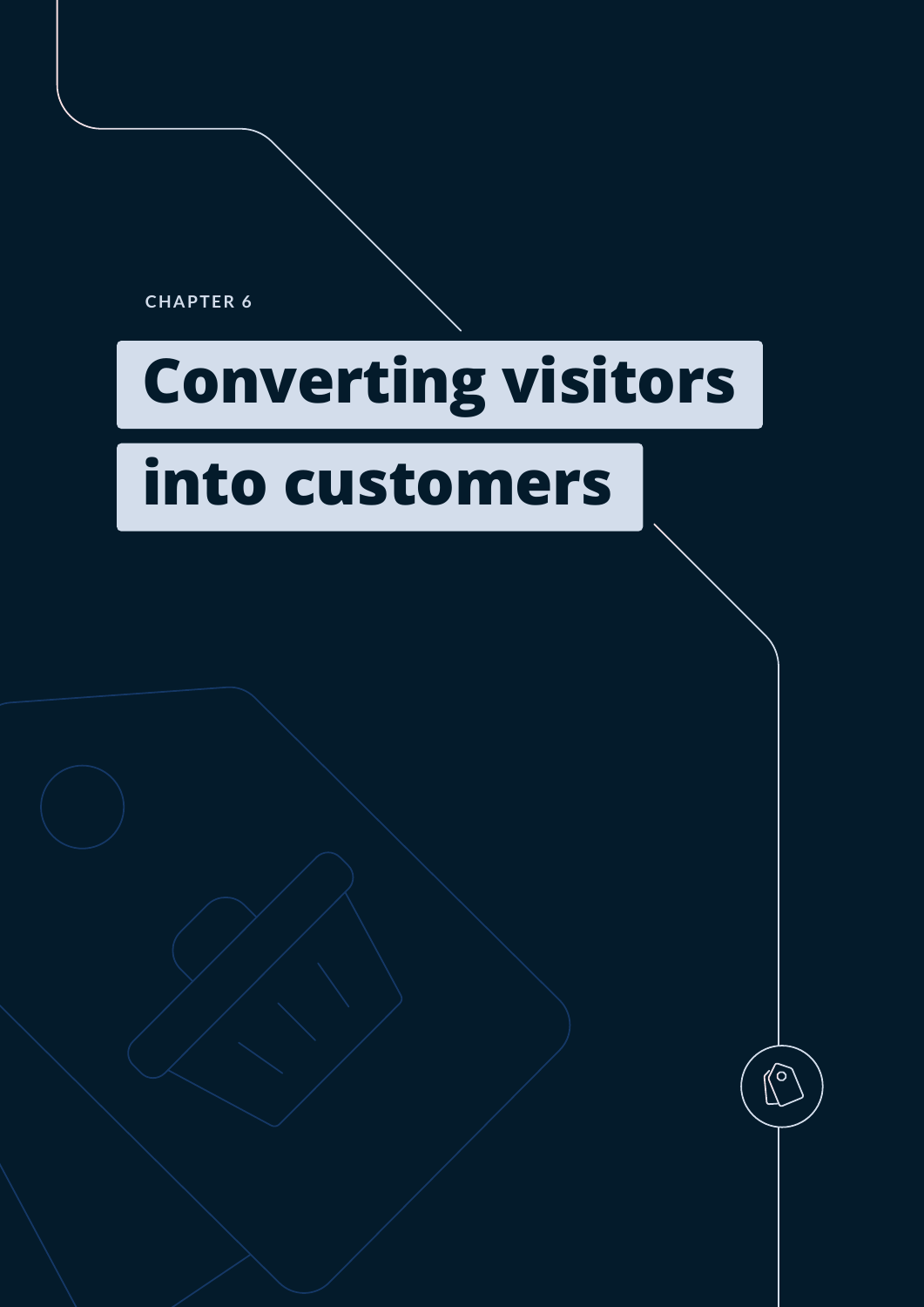#### <span id="page-1-0"></span>**Contents**

#### **Converting visitors into customers**

| Introduction                        | $\mathcal{D}$ |
|-------------------------------------|---------------|
| Sell the experience not the product | 3             |
| Reduce cart abandonment             | 4             |
| Reduce returns and refunds          | 6             |
| Find out more about going online    | 9             |
| About PayFast                       | q             |

# **Introduction**

The PayFast Guide to Going Online is a comprehensive ebook to help aspiring entrepreneurs such as yourself turn your hobby into a successful online business.

In this sixth chapter of the guide, we offer advice on what you can do to convert website visitors into customers, and to keep your existing customer base loyal.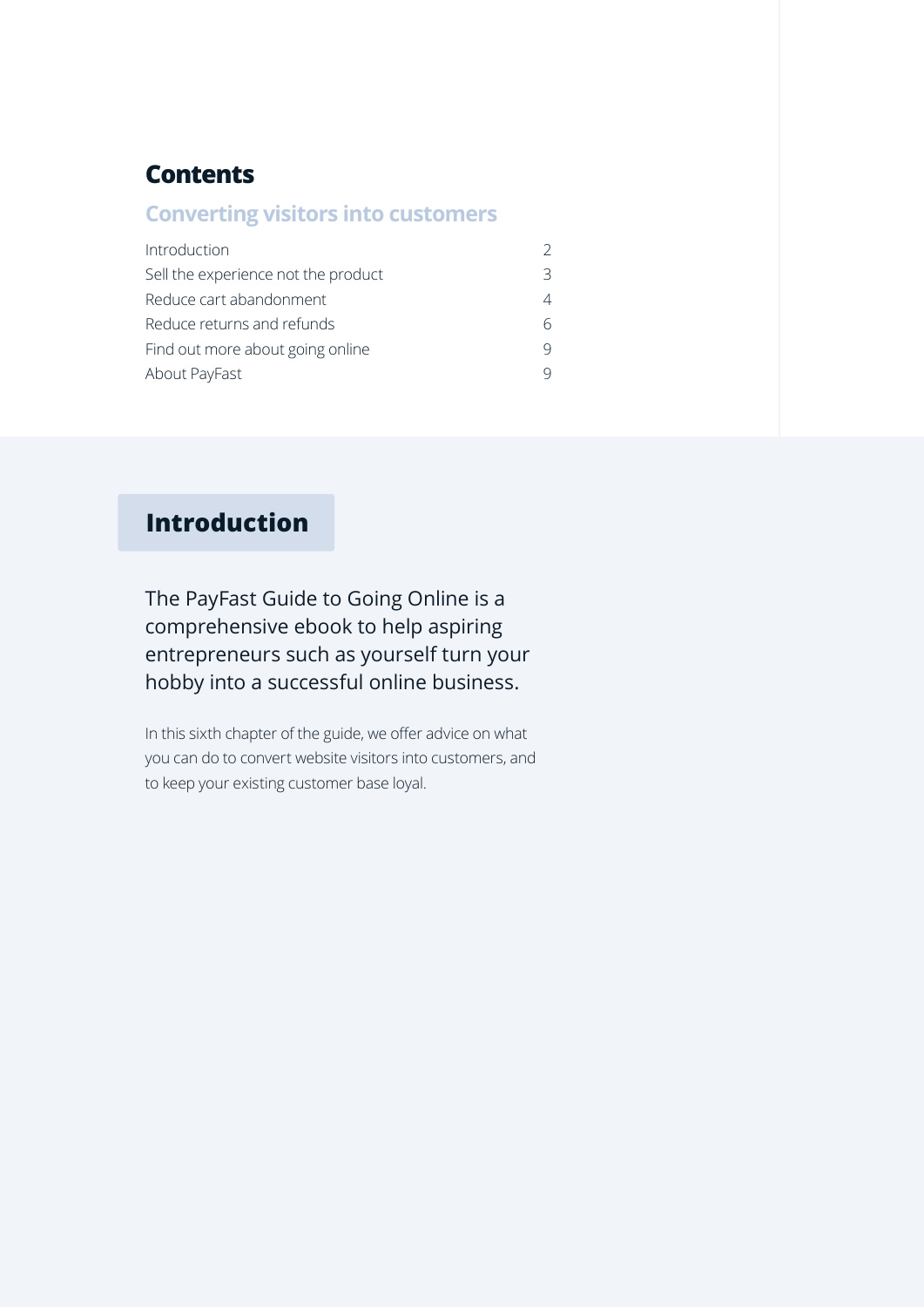<span id="page-2-0"></span>

It can take a while to get customers, so don't lose hope. According to Warrick Kernes, SA's Ecommerce Expert, on average it can take 800 views before you make your first sale.

While the main tip here would be to persevere and give it your all, there are a few other things you can do to convert website visitors into customers, and to keep your existing customer base loyal.

### **Macro Mixes pro tips for selling your products online**



- Be honest and authentic. No one expects perfection, apologise when you mess up and celebrate the wins altogether.
- Be very clear on how your product will improve someone's life. Why do they need it, what problem is it solving and HOW can they take action to obtain it?
- Sell the experience not the product. You have to solve a problem and sell the solution. This way you are personalising the experience.
- Have clarity around your messaging, your products and even your company mission and values. Don't force people to waste energy on guess work.
- Research constantly. Always be aware of what's 'trending' and stay ahead of the curve by being honest and authentic.
- Don't forget about existing customers. Yes new customers are important but nurturing the ones you have is equally if not more important.

To find out more about Macro Mixes, visit **[macromixes.co.za](https://macromixes.co.za/shop/)**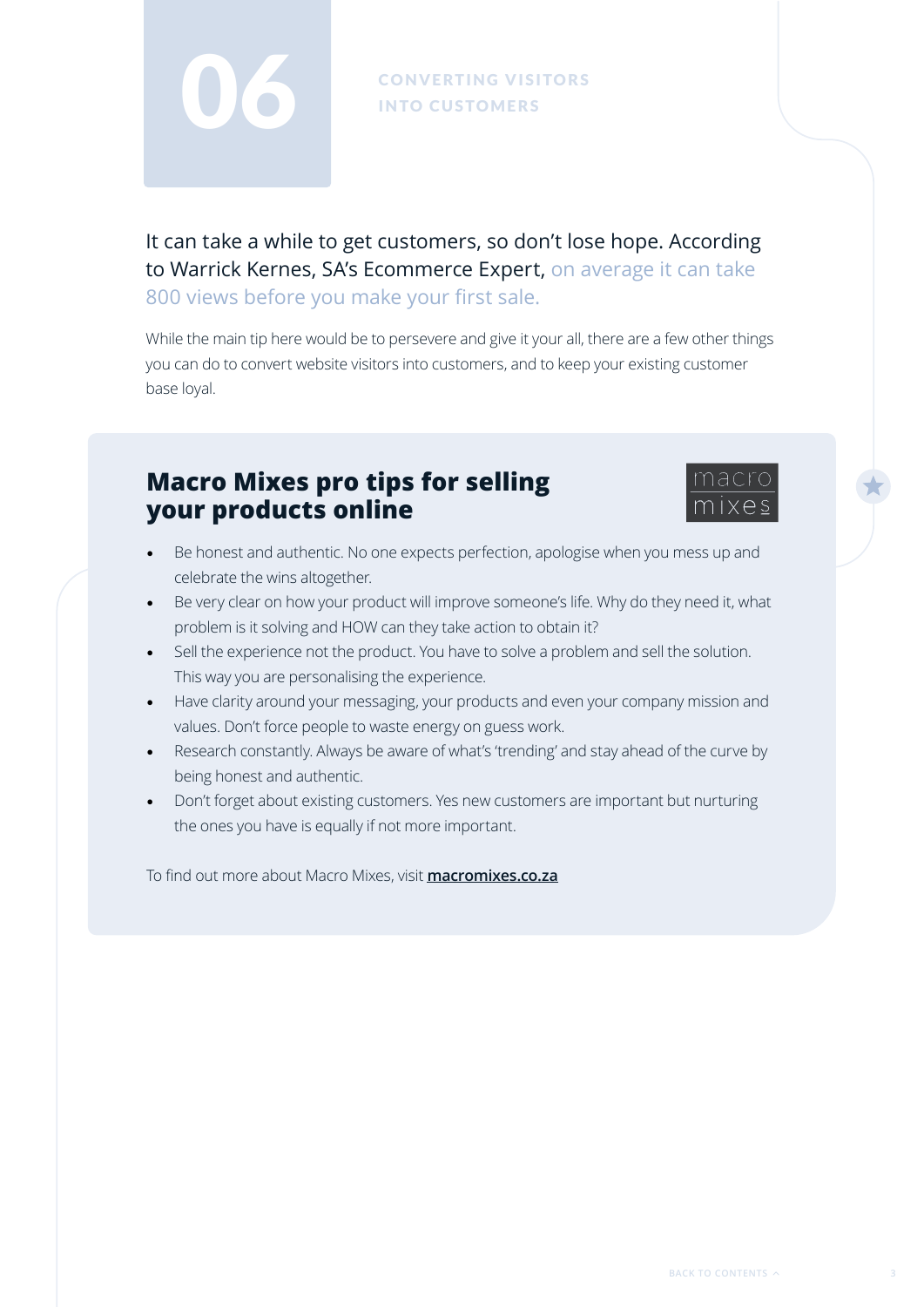#### <span id="page-3-0"></span>**Pro tip: Run deals and promotions**

If it's something you can effectively plan for, run specials and discounts where, for example, customers can get free shipping or pay for two items and get a third for free. These deals are extremely effective in boosting sales, especially if they are shared via social media and in email blasts to your database.

Another great option is to offer product bundles, where if your customer buys a few items together they get a discount.

#### **Reduce cart abandonment**

Cart abandonment, which is where customers add products to their shopping carts with no intention of completing the purchase, is an unfortunate occurrence that every online store has to deal with.

According to a **[2021 study](https://truelist.co/blog/shopping-cart-abandonment-stats/#:~:text=The%20global%20average%20rate%20of,on%20cart%20abandonment%20are%20opened.)**, the global average rate of cart abandonment is 75.6%, where the average abandonment rate on mobile phones is 85.65%. The main reasons attributed to cart abandonment include:

- **•** Only browsing or researching
- **•** Slow loading website
- **•** Bad navigation
- **•** Long process
- **•** Hidden or expensive costs
- **•** No free shipping
- **•** Expensive shipping
- **•** Difficulty with the payment process
- **•** Too few payment options
- **•** Security concerns

#### **Be transparent**

The best way to avoid some of these issues is to be transparent about your prices, shipping costs and hidden costs from the start. You could even describe the checkout process next to the product description, for example, "check out in three easy steps". It's also a good idea to add wishlist functionality so that visitors to your website can save items for future purchases.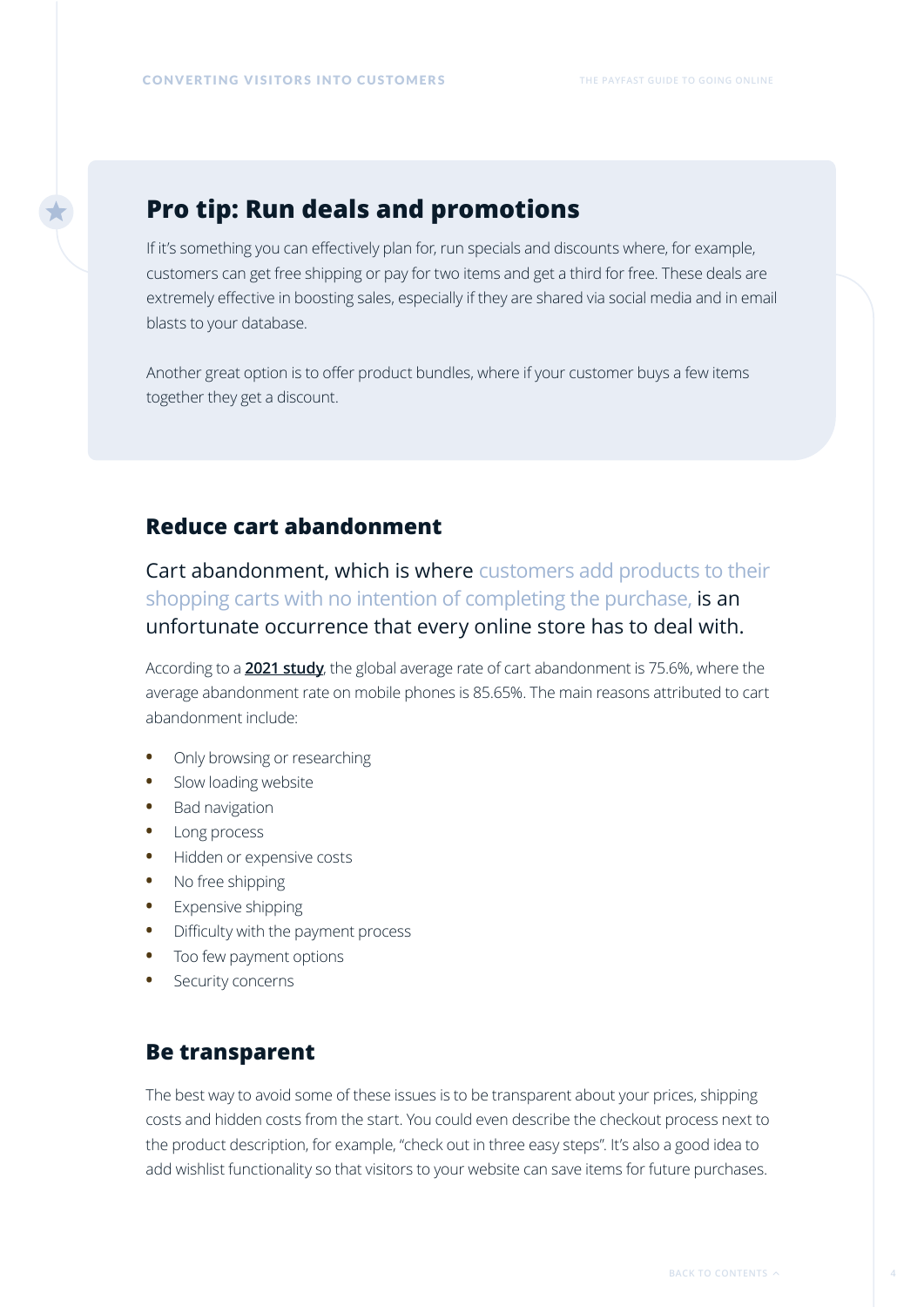#### **Pro tip: Communicate with your customers**

*"Customers are happy to wait for orders if this has been communicated to them at the time of purchase, and you regularly communicate order progress with that customer."*

*- Celeste Le Roux, Co-founder of madebyartisans - Online Store*

To find out more about madebyartisans - Online Store, read their **[case study](https://www.payfast.co.za/blog/how-madebyartisans-online-store-is-helping-merchants-affected-by-lockdown/)** and visit **[madebyartisans.co.za](https://madebyartisans.co.za/)**

If your website, shopping cart, or payment gateway is too complicated to navigate, you could do the following to simplify the checkout process:

- **•** Offer a **[Buy Now](https://www.payfast.co.za/integration/pay-now-buttons)** button instead of a shopping cart for single product purchases.
- **•** Give buyers the option to checkout as guests to expedite the transaction process.
- **•** Make it easy to apply discount vouchers.
- Make online help easy to access, such as a clear contact page, returns policy, live online chats or FAQs.
- **•** Make shipping free above a certain threshold e.g. if someone has an order over R500 the shipping will be free.

#### **Offer a variety of payment options**

While credit card and Instant EFT are the most popular online payment methods, your customers may prefer alternative ways to pay for their online purchases.

To broaden your reach, by signing up with a payment gateway like PayFast you can offer a wide variety of popular payment options, including credit card, debit card and Instant EFT, scan to pay methods like Masterpass, Zapper and Snapscan, as well as SCode and Mobicred.

#### **Keep your website secure**

With Google taking Internet security more seriously than ever, the padlock icon in your browser may be sufficient to set some potential buyers' minds at ease. Refer back to the 'Secure your website' section in **[Chapter 3: Building your ecommerce store](https://www.payfast.co.za/resources/guides/payfast-guide-to-going-online/chapter-3-building-your-online-store)**.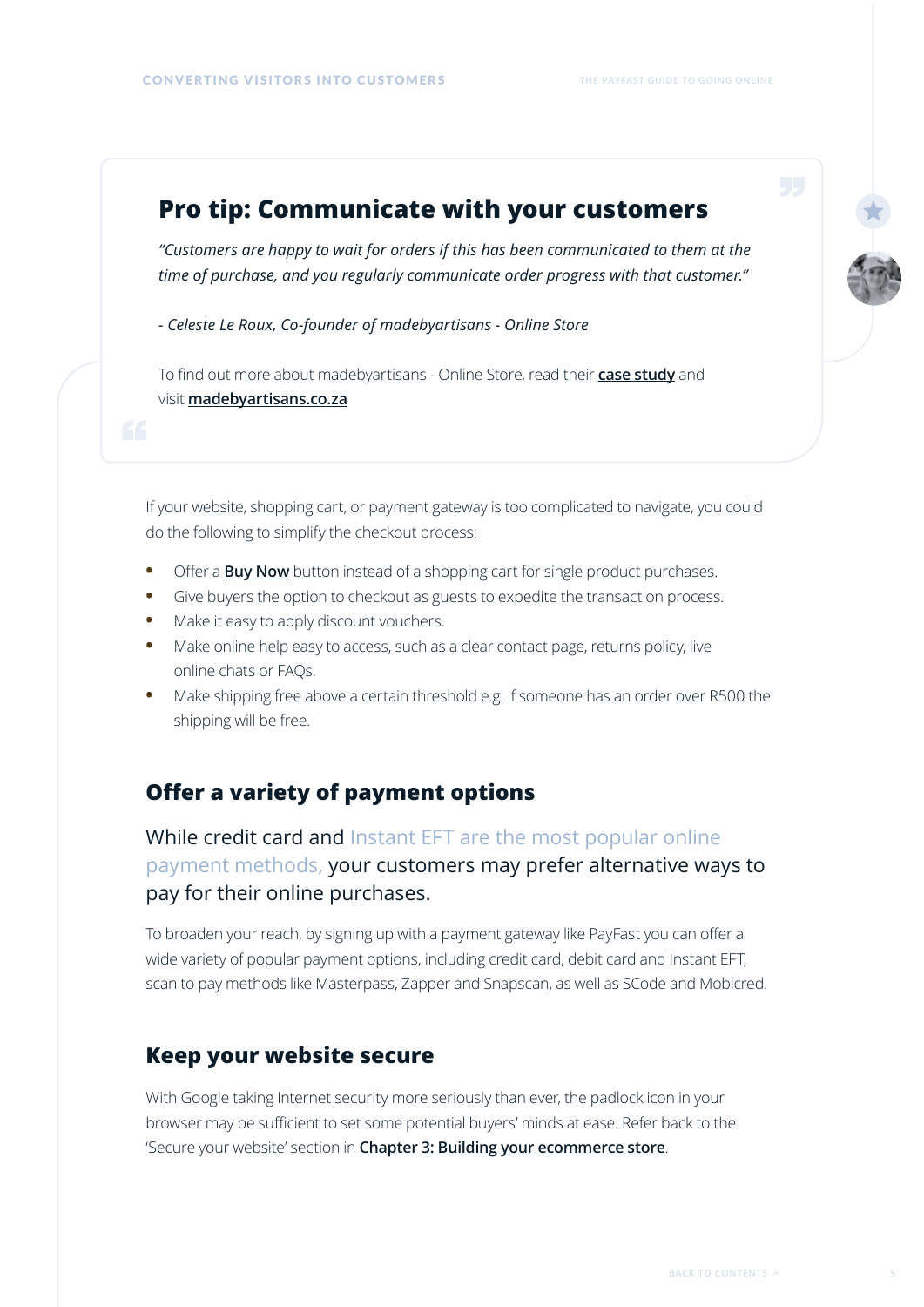#### <span id="page-5-0"></span>**Be proactive**

Refer to your website's statistics to understand the point at which things went wrong and resulted in cart abandonment. You can then try to resolve the issue by sending out a customised, personalised email where you offer a solution.

For example, for those who abandoned their carts because of shipping costs, offer free or reduced shipping. If they got lost in navigation while checking out, send an email with a Buy Now button, bypassing the normal checkout process. If their credit card was declined, let them know of alternative payment options.

Learn from these pain points and improve the usability of your website. Maybe you need to add better and clearer product copy, redesign the layout of your website, make your online store more mobile friendly or reassess your shipping costs.

#### **Reduce returns and refunds**

#### The best way to avoid having to refund a customer and deal with returns is to be transparent and clear in your communication with them.

Not only is it important to clearly publish your returns policy on your website, but also include detailed product descriptions, including colour, weight and size, and clear photos that correctly represent the product so that customers know exactly what they are paying for.

Here are some other useful tips for reducing returns and refunds:

- **•** Have good processes in place to ensure you don't send the wrong product by accident.
- **•** Be honest with delivery time frames, if there's a delay clearly communicate this with your customer.
- **•** Manage and track your inventory so you know when it's time to reorder low stock.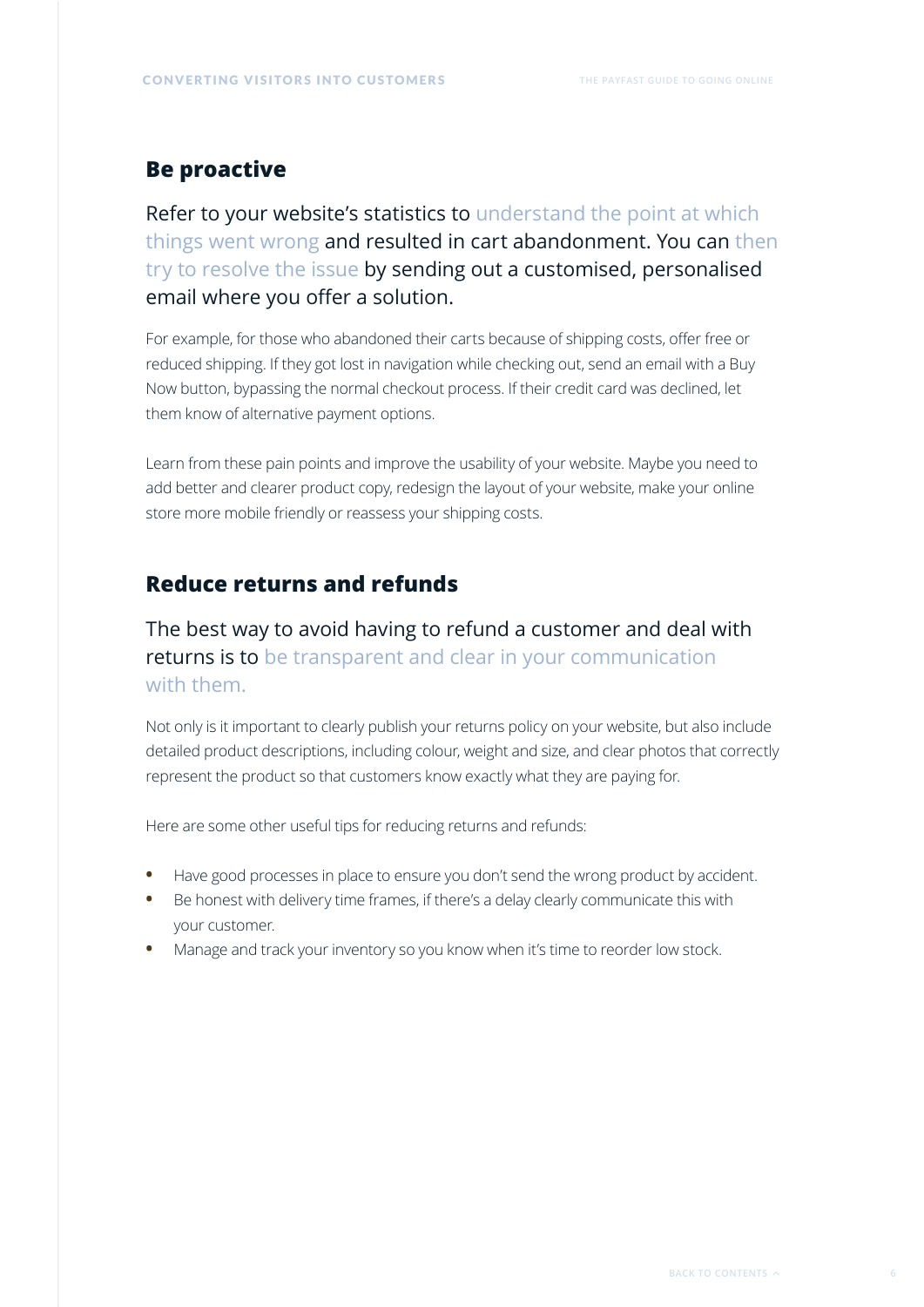### **Pro tip: Manage your inventory**

A great way to foresee inventory needs is to monitor the traffic of your website and to keep track of what you've been sharing on social media. If your marketing campaigns have been successful there could be a spike in demand.

It's also important to pre-empt seasonal trends and holidays that could lead to more consumer demand, and of course stock up before you run any promotions.

### **Building trust pro tip**

*"As an online store, building trust is very important. As convenient and popular as online shopping may be, your consumer needs to trust you in order to click that 'proceed to payment' button. An amazing product paired with a trustworthy brand and great after-sales care and support is a winning formula."*

#### *- CLM Home*

To find out more about CLM Home, read their **[case study](https://www.payfast.co.za/blog/how-clever-little-monkey-built-a-beautiful-brand-with-unique-products/)** and visit **[clmhome.co.za](https://clmhome.co.za/)**

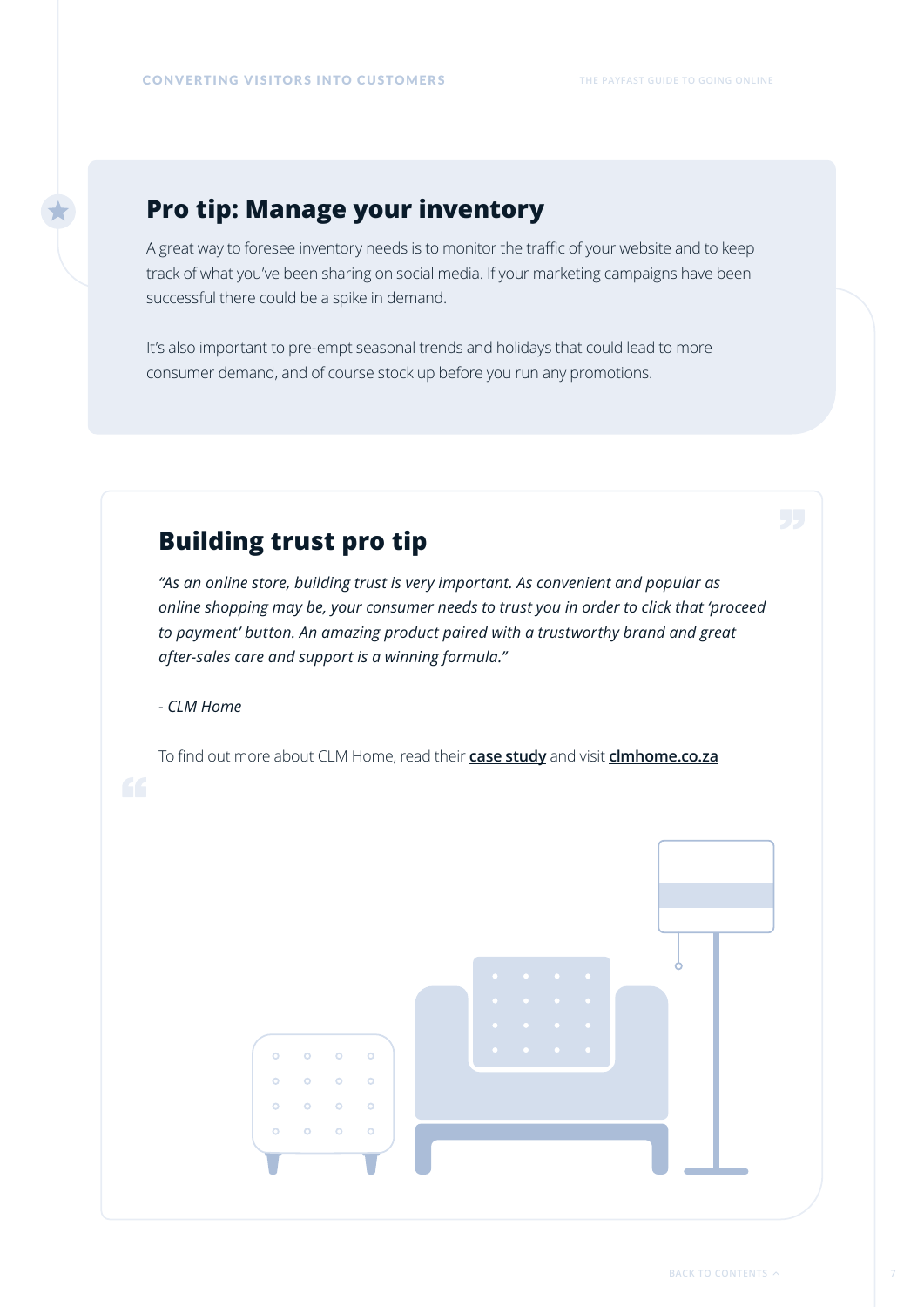## **Pro tip: Build customer loyalty**

While it's important to convert website visitors into customers, it's just as important – if not more so, to make sure they return. While we've already highlighted a few important things you can do to retain customers, here are a few other suggestions:

- **•** Actively communicate with your customers by sending out newsletters about new promotions and specials. You can also add live chat functionally to your website, or at least your social media channels, for an extra nice touch.
- **•** Automate reminder mailers to customers who have been inactive for a certain amount of time.
- **•** Engage with your followers on all of your social media pages by posting regularly. Include posts about specials, promotions and competitions, and you can even share relevant industry news articles.
- **•** Create a loyalty system where customers who opt in can get early access to sales like Black Friday and other special discounts. This is a great way to nurture customers and encourage them to engage with your online store.
- **•** Offer a subscription service for recurring business, this will create value for both you and your customers.
- **•** Sell gift cards, this will not only improve cash flow but also promote brand awareness and bring in new customers.
- **•** Offer exceptional customer service so it's a pleasure for customers to shop with you.
- **•** Continuously improve your online store, including product offering, website usability and customer engagement.